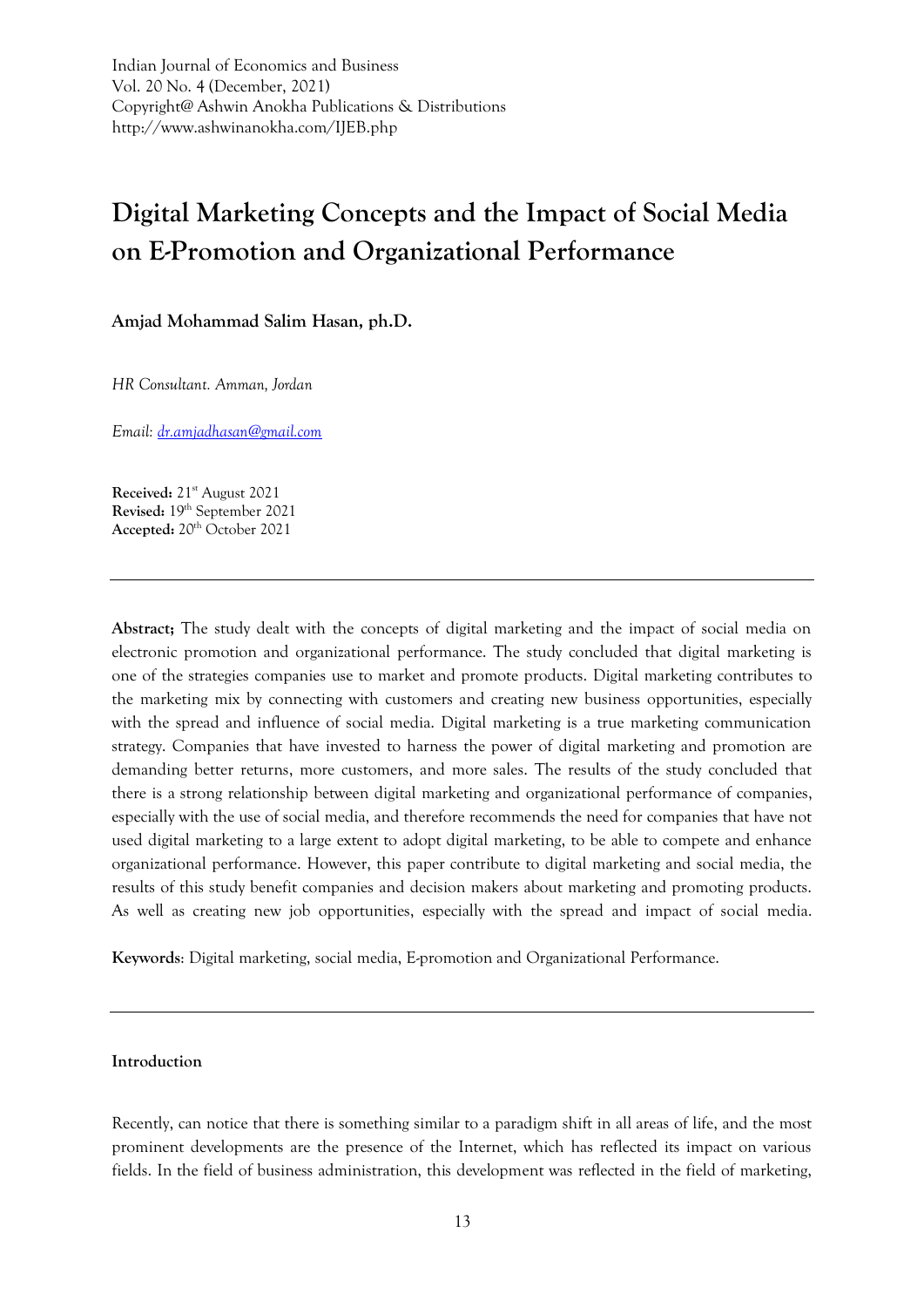where it was automated, which led to a remarkable development in efficiency and effectiveness in the marketing process.

With the spread of the Internet and its diversity, marketing through social networks has emerged. consumer behaviour has been studied, virtual marketing research has been conducted, customers' needs and desires have been studied, the degree of satisfaction is measured, etc. Social media has become one of the essential components of marketing as the use of social networks has expanded. Social networking leads to commercial use and profitable business to provide them with an opportunity through building relationships with customers, and expressing their opinions on the modifications and developments that are introduced to the products. E-commerce services via the Internet are no longer associated with large companies, but are available to all users and for all uses at all levels, and social networks are one of the new and important marketing channels for all products and services, so we find that most organizations and companies are trying to make the most of them using alternative and appropriate marketing strategies. For this marketing channel (Al-Faisal, 2014). Online e-commerce services are no longer associated with large companies, but are available to all users and for all uses at all levels, and social networks are one of the new and important marketing channels for all products and services, so we find that most organizations and companies are trying to make the most of them using alternative and appropriate marketing strategies for this marketing channel. Social networking sites and networks represent a huge challenge for economic institutions, as the traditional methods of communication no longer meet the needs of the client who wants to communicate with the institution constantly and who wants to talk to it and hear from it directly, and this explains the results of a study prepared by (Al-Falaq, 2017) which showed that not placing A clear strategy for social media in institutions on the one hand, and between institutions and customers on the other (Makhlouf, 2019).

Since of the great developments and transformations that have taken place in society and the economy, and the development, growth, integration and complexity of the information and communication technology sector, individuals and business organizations have realized the unique and new advantages that can be achieved by connecting to the Internet within this reality. What can be put forward as a problem for this research is the following formulation: What is the contribution of the concepts of digital marketing and the impact of social media on electronic promotion and organizational performance.

#### **Literature review**

A service that is able to be embedded in the minds of customers when conducting transactions will form a positive experience for customers that helps the company develop and differentiate their services among its competitors. So that after this value can be formed, it will increase customer satisfaction and loyalty to the financial institution (Komulainen and Saraniemi, 2019).

In the context of service process delivery, an exploration has been conducted to develop a better understanding of how the service provider, and customer interactions, are involved in creating value in the emerging digital service field (West, et al., 2018). However, Campbell, et al. (2011) Propose a classification of service, whereby the level of customer participation in the service provision process moves from self-service to super-service, in which there is no direct participation of the human customer. On the other hand, Storbacka (2018) proposed a classification where the level of human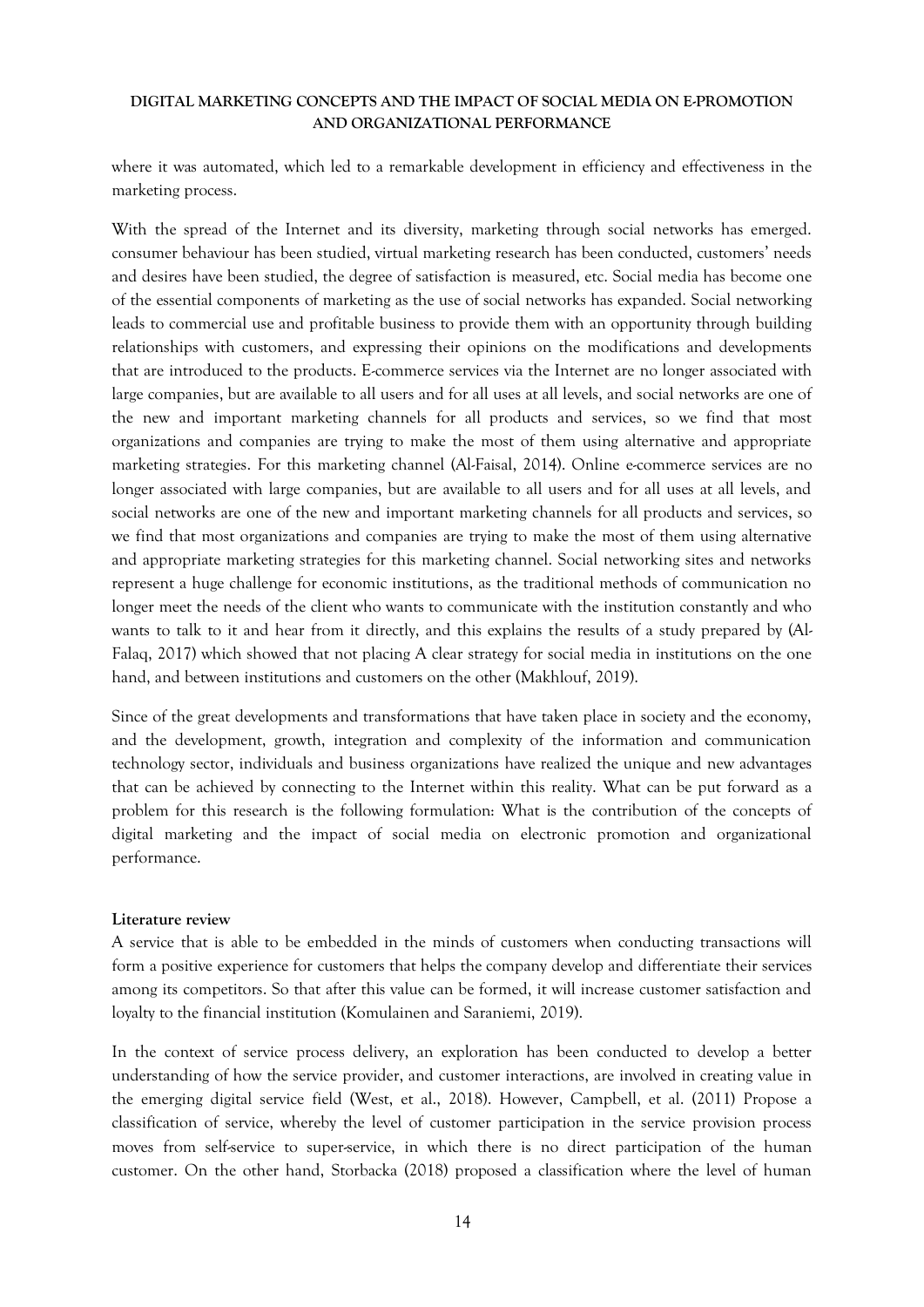participation moves from human services to independent services, which are defined as "services in which there is no interaction between the human service provider and the human client".

Taherdoost, et al. (2013) confirm that most of the users are using low level of co-creation and e-services with high level of digitization and after that the e-services with high level of digitization and high level of co-creation. As mentioned by Suthar et al. (2014) marketing activities can be examined in relation to brand loyalty of the organization because brand successes have power to allow marketers to gain competitive advantage.

Besides, according to Kapadia (2020) the digitization automates the process as a result of which both quality increases; which contributed to advances online banking, credit cards, and ATMs. Wanjuki (2014) found that bank display ads are good as a digital marketing strategy that helps improve customer service.

\ A study (Sathya, 2015) said that digital marketing is the electronic communication method used by marketers to endorse goods and services towards the market. The ultimate goal of digital marketing cares about consumers and allows customers to mingle with the product through digital media. This editorial focuses on the scale of digital promotion for both clients and marketers. Digital marketing has become an important part of the approach of many companies. At the moment, small business owners still have on hand a very inexpensive and competent way of using digital marketing to market their products or services in the community, and it has no restrictions. The company can use any devices such as tablets, smartphones, TV, laptops, media, social media, email and many more to support the company, its products and services. Digital marketing may achieve something more if the consumer's desires are considered a top priority, that is, the better the electronic promotion, the more widespread the electronic marketing of the product.

The study (Hanaysha, 2019) examined customer satisfaction as one of the main topics in marketing that has received great interest from many scholars and practitioners. Satisfied customers tend to be the driving force for the success of the brand and the building of a sustainable competitive advantage; therefore, looking at customer satisfaction antecedents is very important. This article is designed to examine the effects of social media marketing, price promotion, and CSR on customer satisfaction in the fast food industry. The results revealed that social media marketing and price promotion have significant effects on customer satisfaction. Moreover, the results revealed that CSR has a significant positive impact on customer satisfaction.

The purpose of the study (Kanyurhiand & Akonkwa, 2016) is: First, to test the relationships between internal marketing and employee satisfaction. second, ascertaining the links between employee satisfaction and perceived organizational performance; Finally, testing the relationship between internal marketing and perceived organizational performance. The results showed that there is a positive and meaningful relationship between internal marketing and employee satisfaction. The results also showed that there is a positive and meaningful relationship between internal marketing and the observed organizational performance. However, a significant relationship between employee satisfaction and perceived organizational performance has not been identified.

Widmer et al. (2019) made a research to examine the effect of a planned social media promotion strategy on access to articles online Social media. These findings illustrate the potential role, benefit,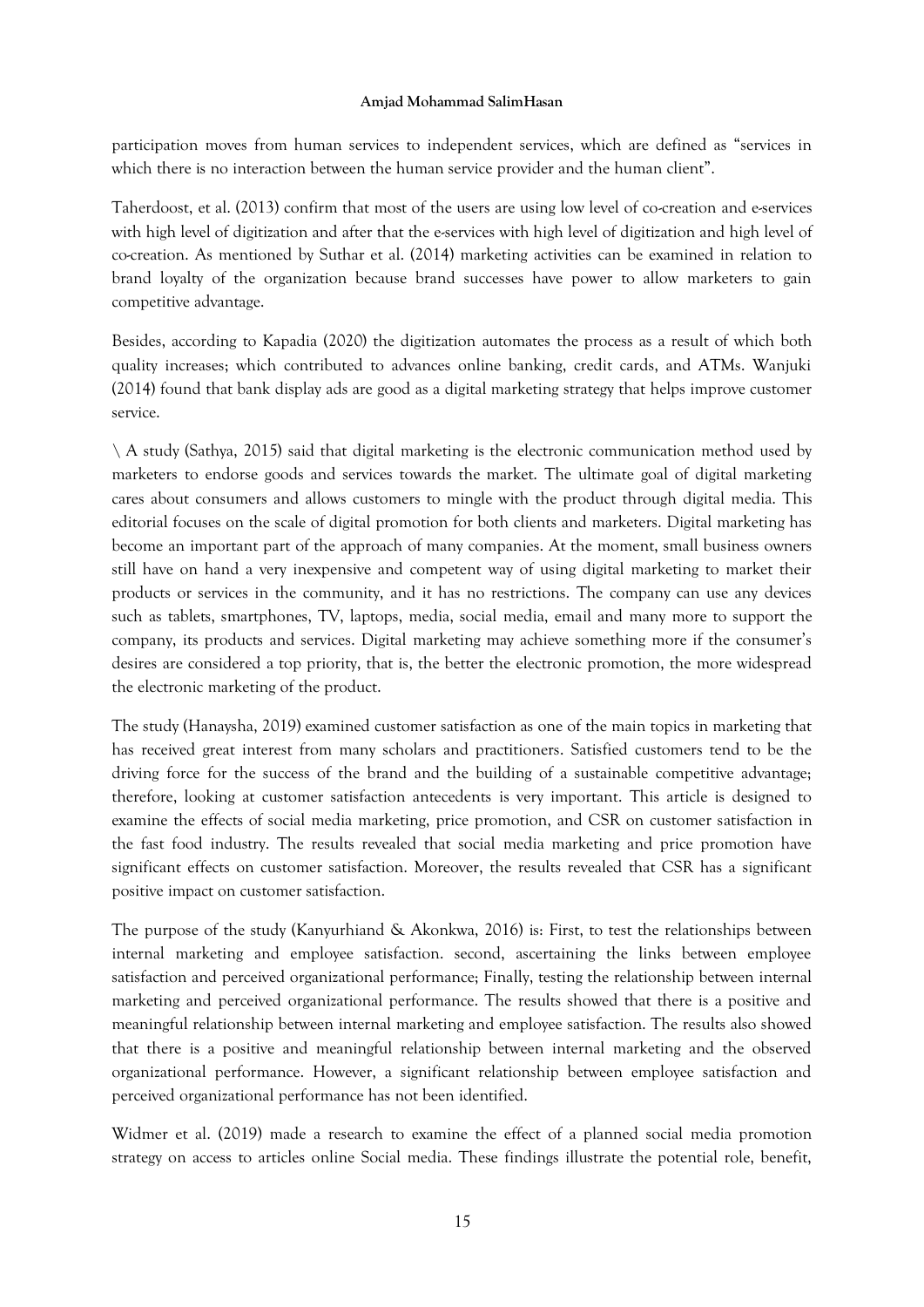and need for further study of a carefully planned social media promotion strategy in an academic medical journal.

Raji et al. (2019) verify how brand-related communications, including sales promotion and advertising contents, which are posted on social media platforms, can enhance a positive brand image and elicit favorable behavioral intent from consumers. The results presented in this research show that there are positive and significant relationships between social media advertising content, social media sales promotion content, pleasurable brand image, functional brand image, and behavioral intent. Both transcendental and functional brand images have significant mediating effects on social media advertising content, social media sales promotion content, and behavioral intent. However, the relationship between advertising content on social media and behavioral intent is unimportant.

Parveen et al. (2015) found that organizations are now building and maintaining social media public pages to improve their social network salience, enhance interest in their organizations, and build relationships with the online public. The majority of the studies on social media usage are based on the individual perspective while some are from the organizational perspective. However, not many studies have investigated the actual impact of social media usage on organizational performance. Therefore, using the qualitative approach, this study investigates the various purposes of social media usage and its impact on organizational performance. This study however, focuses only on the social media managers' views. The senior managers of six organizations that are using social media are interviewed from which we find that social media is used for various purposes in organizations, such as advertising and promotion, branding, information search, building customer relations and many more. The results also show that social media has a greater impact on the performance of organizations in terms of enhancement in customer relations and customer service activities, improvement in information accessibility and cost reduction in terms of marketing and customer service.

# **E-Marketing**

Marketing has gone through many stages since its inception, and as a result of its development it no longer includes products only; Rather, he touched on the service aspect, and this concept developed according to a number of factors (social, economic, technological) until we reached e-marketing, and all this development was in order to reach a competitive advantage and improve the mental image of the goods and services provided (Abdel-Fattah, 2011).

E-marketing is considered one of the most important commercial developments, as it aims to facilitate services and commercial operations and shorten time, effort and costs in order to facilitate the benefit provided to the customer. According to (Nagel,2020), e-marketing can be defined as the use of digital technologies to activate market productivity and to provide and evaluate services and goods to stakeholders and customers in an organization.

The importance of E-marketing in marketing stems from the Internet's effectiveness in defining the market to be targeted, as well as assisting in the research of marketing requirements (Saffar & Obeidat, 2020). Furthermore, it aids in the provision of products those suit consumers' expectations through design quality, and then the fulfillment of these design criteria through conformance quality (Shroufet al, 2020). Failing to design quality and conformity, on the other hand, has an impact on actual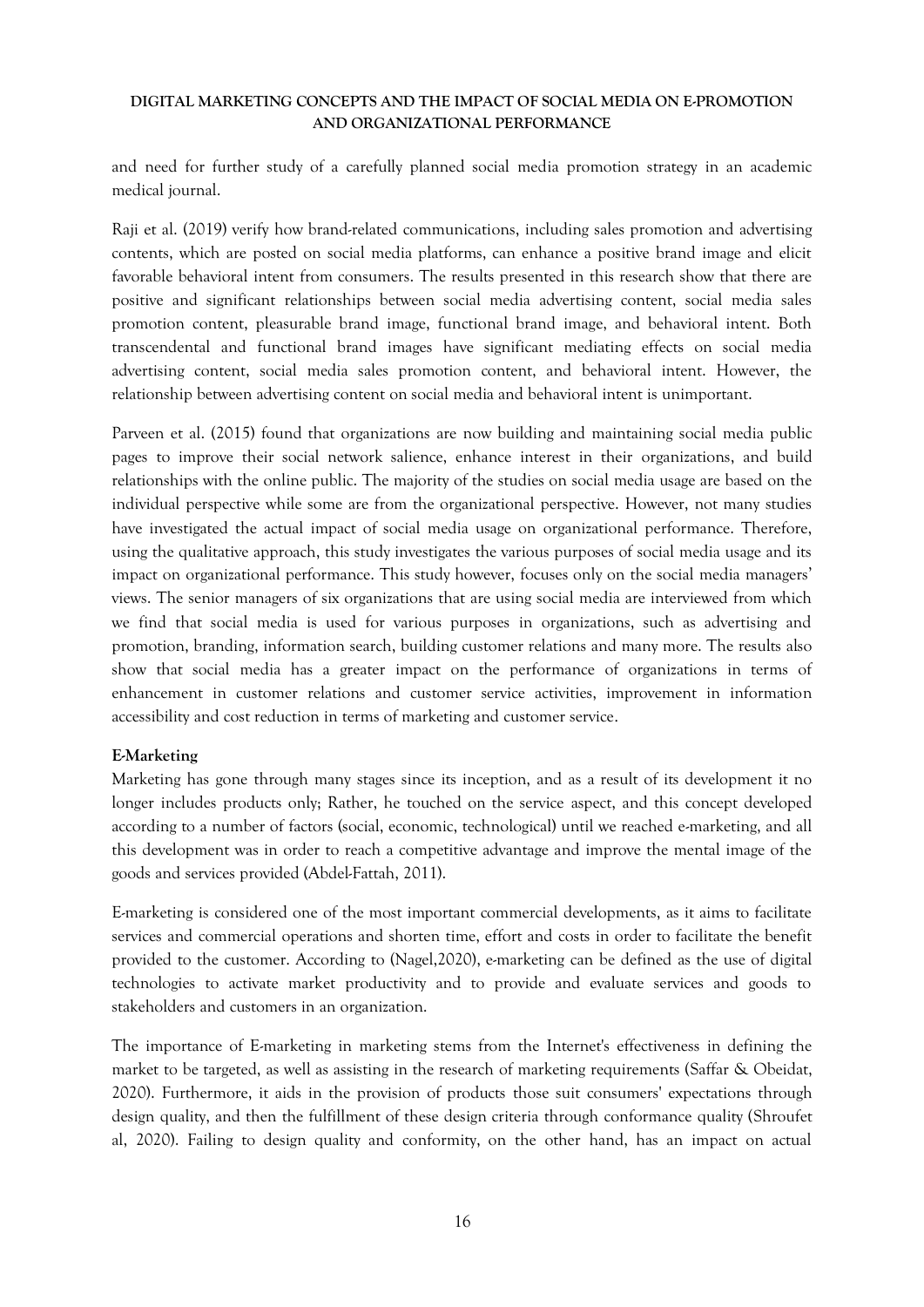performance and customer demands, because failure to match quality has a negative impact on actual performance, and so failure to design quality leads to a failure to meet customer needs.

Meanwhile, (Banerjee & Dash, 2011) affirm that email marketing campaigns, web signboards, online directory ads, telemarketing, and other interactive marketing strategies provide nearly twice the return on marketing investment as other key forms of traditional marketing techniques. Additionally, because the web is widely acknowledged as a search tool by both businesses and individuals, it is projected that businesses that are hesitant to use digital marketing would lose out to those that have swiftly accepted this notion (Ellis-Chadwick & Doherty, 2012). As a result, digital marketing provides tangible benefits such as increased response rates, worldwide accessibility, cost-effective market access, improved conversion rates, 24-hour marketing, and traceable and scalable communication programs (Ellis-Chadwick and Doherty; 2012).

Internet communication does not include any genuine face-to-face contact. Internet marketing may be less appropriate for items that rely largely on creating human relationships between buyers and sellers, such as life insurance sales and products that require physical examination. While internet marketing does not allow prospective purchasers to touch, smell, taste, or 'try on' things, a survey of cosmetics consumers found that email marketing can be used to entice customers to visit a store to try a product or interact with salespeople (Kaur & Singh, 2017).

The great progress that the world is witnessing at all technological and digital levels in the process of organizing the products displayed on the Internet, which may have become an obvious issue for all network users, and thanks to the progress, various digital advertising platforms can direct users of the products they are looking for based on their data; Because of the massive purchasing power of individuals and customers, as well as the widespread use of the Internet, a number of economic experts predict that e-commerce in the world has a bright future. More than 85 percent of customers around the world have been shopping online since the outbreak of the Corona Virus (Covid 19), which is a very difficult situation in various sectors around the world (Zuqaibeh, & Al-Zaqeba, 2021).

The commercial sectors are at the top of the list, but there are many other sectors that have benefited from the crisis, the most prominent of which is "e-commerce," which has seen an increase in demand due to buyers' dread of being in crowded locations. We all know how electronic shopping works and how customers go through marketing rounds to get products or services through the Internet, but what about the function of artificial intelligence in these transactions? A number of technology professionals and specialists expect that artificial intelligence technology will have a favorable impact in the next years (Othman et al.,2020).

#### **Social Media Marketing**

Kaplan & Haenlein (2010) define social media as "a collection of Internet-based apps that build on the Web's ideological and technological basis and enable the users to interact content."

The internet, social media, smartphone apps, and other digital communication tools have become ingrained in the daily lives of billions of people. For example, the current rate of internet use among American adults is at 87 percent, and for demographic groups such as college-educated and higherincome persons, it is closer to 100 percent. People are also spending more time online. Adults in the United Kingdom, for example, have spent more than twice the amount of time online in the last decade, averaging 20.5 hours each week. Part of this increase has been spurred by social media: there are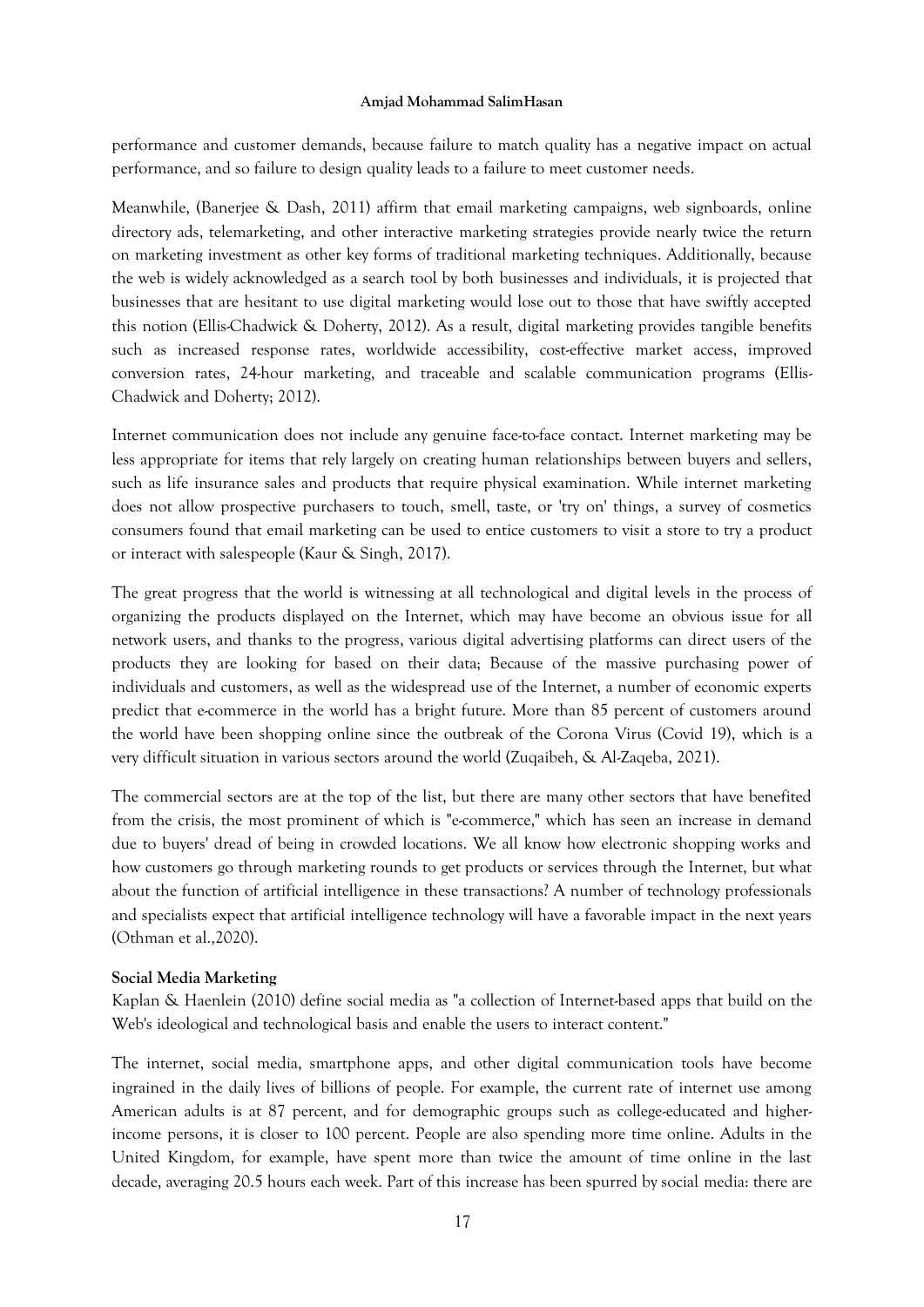currently more than 2 billion individuals using social media worldwide, with Facebook alone having around 1 billion daily active users (Stephen, 2016).

According to social media literature, online opinion leaders play a critical role in the promotion of products and services, emphasizing the need of selecting the proper influencers. Specialists, celebrities, micro-celebrities, micro-influencers, early adopters, market experts, and enthusiasts are all examples of opinion leaders.Opinion leaders should be employed to promote the pleasant and utilitarian worth of products and services across multiple online platforms, according to the study (Lin et al., 2018). Five key steps in the process of employing influencers for promotion were identified by the study: The first step is to plan where campaign goals will be specified and the role of online opinion leaders will be defined. Second, recognition is the process of identifying prominent and relevant online opinion leaders.Third, the organization aligns online opinion leaders and online forums with the items or services being pushed through matchmaking. The fourth motive is the one in which the organization calculates the compensation for online opinion leaders based on their social role. Finally, there's coordination, which includes things like negotiation, oversight, and support for opinion leaders (López et al., 2020).

Almost every firm has adopted social media marketing as a new marketing approach to contact customers on virtual networks. If you have a great concept and want to reach millions of people for a low price, social media is your only option.The entertainment industry was the first to use social media as a marketing tool. These social media marketing explanations take us to the other side of marketing, where creating relationships with potential customers is critical to encouraging repeat purchases and brand recognition. Organizations utilize social media as an innovative strategy to build a strong public interaction with clients on virtual networks (Jan & Khan, 2014). Maintaining public relations with social media is simple because there are so many potential customers on virtual networks, and communicating with them is only a few clicks away. Customers are becoming more powerful and busy, thus businesses must be accessible and available at all times through social media communication channels such as Facebook, Twitter, blogs, and forums. Every organization should take use of the potential provided by social media communication platforms (Khan & Jan, 2015).

Marketers use social media data that is publicly available for three purposes. To begin, marketers perform in opinion mining, which is utilizing the vast amount of social media data to uncover information, insights, and patterns obtained from both data from different sources (He et al., 2013).Tracking mentions or specific phrases may also be part of opinion mining. Marketers can then extract actionable patterns to help them achieve their strategic business goals and get a competitive advantage in the marketplace (Tuten and Solomon, 2019).

Second, the use of social media in marketing has aided in the individualization of marketing by allowing firms to communicate with customers, collect data, and deliver individualized reactions and solutions (Royle and Laing, 2014). As a result, marketers may use social media to create targeted messages and offers for their target customers. Personalized offers can enhance sales by more than 10% and return on investment (ROI) on marketing expenditures by five to eight times (Cochrane, 2018).

Third, the major goal of marketing campaigns is to build strong customer ties, and customer relations can be strengthened by using social media (Jacobson & García, 2020). Social media is used to attract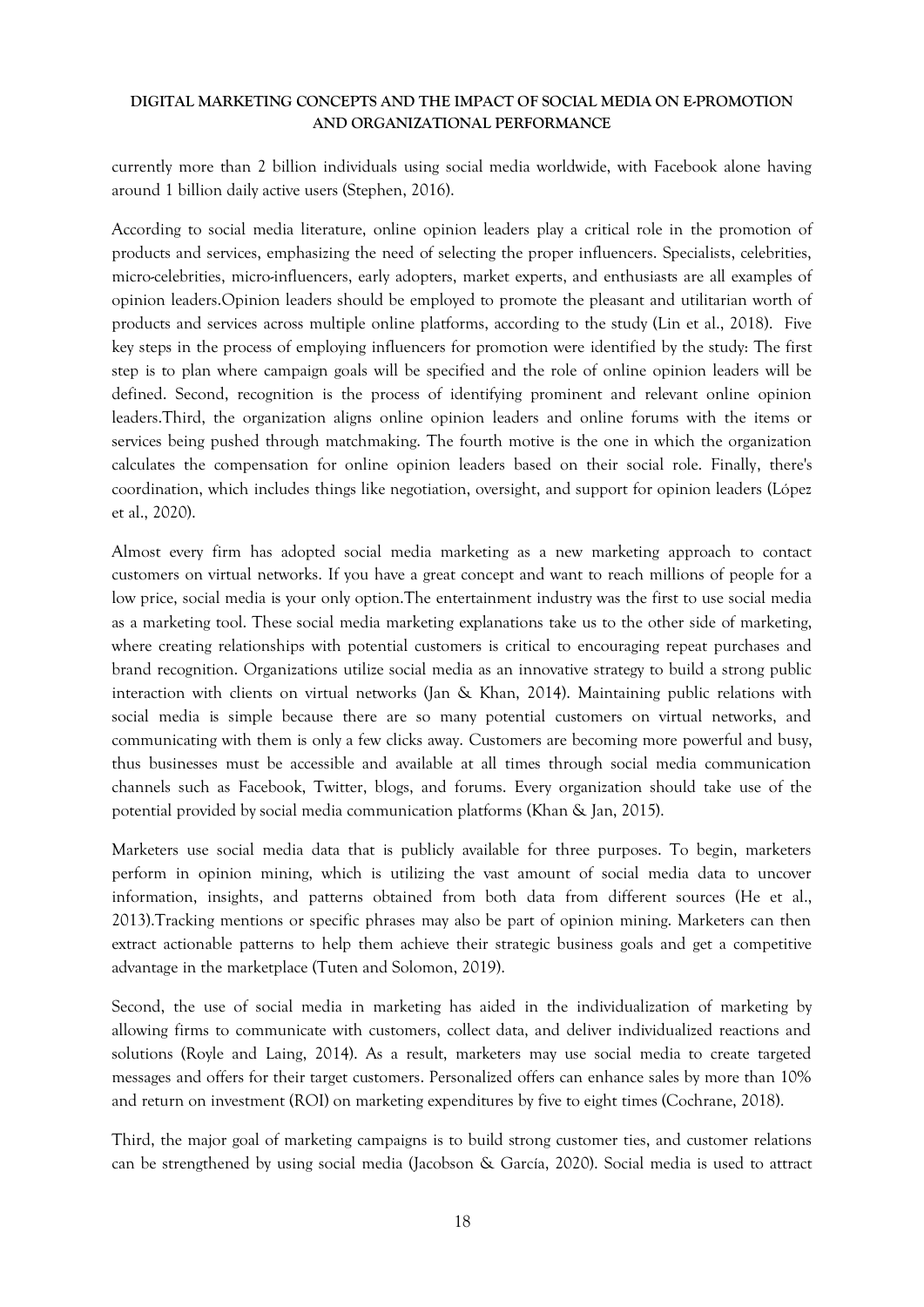customers with user-generated content, engage customers with online two-way social interactions, and retain customers by creating relationships with other members as a customer relations strategy. Delivering useful information at the right moment and creating a personalized connection with the consumer are both important aspects of excellent customer relations (Vinerean, 2017). Traditional customer relationship management (CRM) databases include personal information about clients, and social CRM derived from social media data is now being used to collect more specific personal information. Businesses may improve the customer experience by better understanding the client's goals and needs(Jacobson & García, 2020).

#### **Online promotion**

According to (Mohammed, 2018) marketing is defined as a wonderful combination of all activities designed to introduce a product or service into the market and sell it to customers. Promotion is all activities that aim to create a positive public awareness about a product, service, organization or event. This is done to increase the demand for the product so that sales increase. The product is seen as different from other similar products. Marketing consists of many activities and promotion is just a part of marketing. Promotion is all about creating a positive public awareness about a product, and it involves strategies such as advertising. Product or service focus is the focus of promotion while identification and satisfaction of customer needs is the focus of marketing.

One of the reasons for using electronic promotion first is that the Internet is a broad advertising pillar, as it has become a major element in the marketing process, working to address the largest number of target groups of customers, without regard to time and space limits. E-promotion also creates awareness among users of the offered goods and reminds them of the brand, which helps marketers know what Internet users think and what they need, and thus know how to develop the product (Ben Khadra, 2018).

#### **Methodology**

The current study is descriptive and causal study. It aims to study the concepts of digital marketing and the impact of social media on electronic promotion and organizational performance. The study begins with a literature review, interviewing experts to develop a questionnaire, which will be used to collect data. The collected data was scanned and encoded on Smart PLS and used for data analysis in this study.

#### **Hypothesis testing**

In assessing the measurement model. researchers must examines five criteria that are the factor loading (FL) (>0.70) as well as the reliabilities (Cronbach's Alpha (CA) and Composite reliability (CR) both >0.70). In addition, the validities such as the convergent validity which is achieved if the average variance extracted (AVE) is greater than 0.50 and the discriminant validity which is achieved if the root square of AVE is greater than the cross loading. In Table 1, it can be seen that all the criteria has been achieved indicating that the measurement of this study is reliable as well as valid. Some of the items were removed due to low factor loading.

TABLE 1: FACTOR LOADING, CRONBACH'S ALPHA, COMPOSITE RELIABILITY, AND AVE

| Variable | Cronbach's Alpha | <b>Composite Reliability</b> | AVE >0.50 |
|----------|------------------|------------------------------|-----------|
|          | (CA) > 0.70      | (CR) > 0.70                  |           |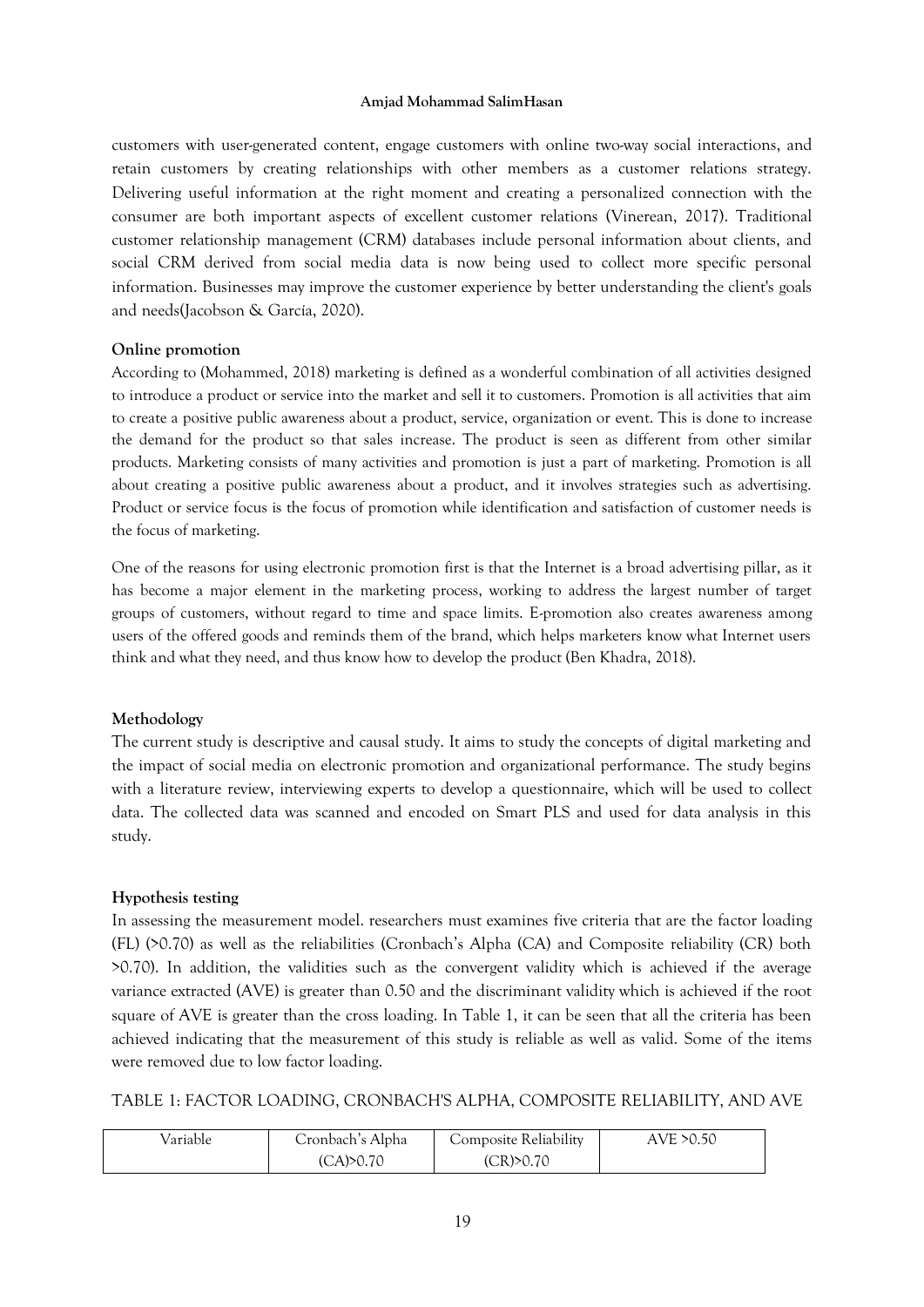| digital marketing | 0.964 | 0.957 | 0.788 |
|-------------------|-------|-------|-------|
| concepts          |       |       |       |
| Social Media      | 0.931 | 0.988 | 0.754 |
| e-promotion       | 0.934 | 0.967 | 0.746 |
| organizational    | 0.947 | 0.934 | 0.731 |
| performance       |       |       |       |

# **Structural model and hypothesis testing**

Evaluation of the structural model was performed by evaluating r-square, q-square and f-square. The rsquare value was calculated to 0.55 indicating that 55% of the variance in BI can be explained using the variables of this study. Moreover, q-square showed a value greater than zero indicating a predictor of variables towards BI. The effect size of all variables is acceptable. This study developed four direct impact hypotheses. Table 2 presents the result of the direct effect hypotheses. The table shows the hypothesis path, path coefficient (β), standard deviation (STDEV), T values and P values.

|  | TABLE 2: RESULTS OF DIRECT HYPOTHESES |
|--|---------------------------------------|
|--|---------------------------------------|

| Path              |      | St-Dev | T-values | P-values |
|-------------------|------|--------|----------|----------|
| digital marketing | 0.27 | 0.04   | 7.74     | 0.00     |
| concepts          |      |        |          |          |
| Social Media      | 0.14 | 0.04   | 4.16     | 0.00     |
| e-promotion       | 0.26 | 0.04   | 5.61     | 0.00     |
| organizational    | 0.17 | 0.04   | 5.84     | 0.00     |
| performance       |      |        |          |          |

In the first hypothesis, an effect on electronic promotion and organizational performance is expected. The effect of digital marketing concepts on e-promotion and organizational performance is positive and significant ( $\beta$  = 27, T-value = 7.74, P-value < 0.01) as shown in Table 2.

# **Modify the impact of the social media impact**

The second hypothesis of this study suggested the impact of social communication on electronic promotion and organizational performance. Table 3 shows the result of the effect of social communication. The moderation effect (for social communication effect \*BI ->TCB) was negative and significant ( $\beta$  = -0.09, Tvalue = 2.43, P-value < 0.01). This showed that H2 is supported.

| Path                                     |         | St-Dev | T-values | P-values |
|------------------------------------------|---------|--------|----------|----------|
| digital marketing concepts->             | 0.48    | 0.05   | 10.41    | 0.00     |
| e-promotion                              |         |        |          |          |
| digital marketing concepts $\rightarrow$ | $-0.06$ | 0.06   | $-1.25$  | 0.23     |
| organizational performance               |         |        |          |          |
| Social Media -> e-promotion              | 0.07    | 0.O4   | 2.14     | 0.00     |

TABLE 3: MODERATING EFFECT OF SOCIAL MEDIA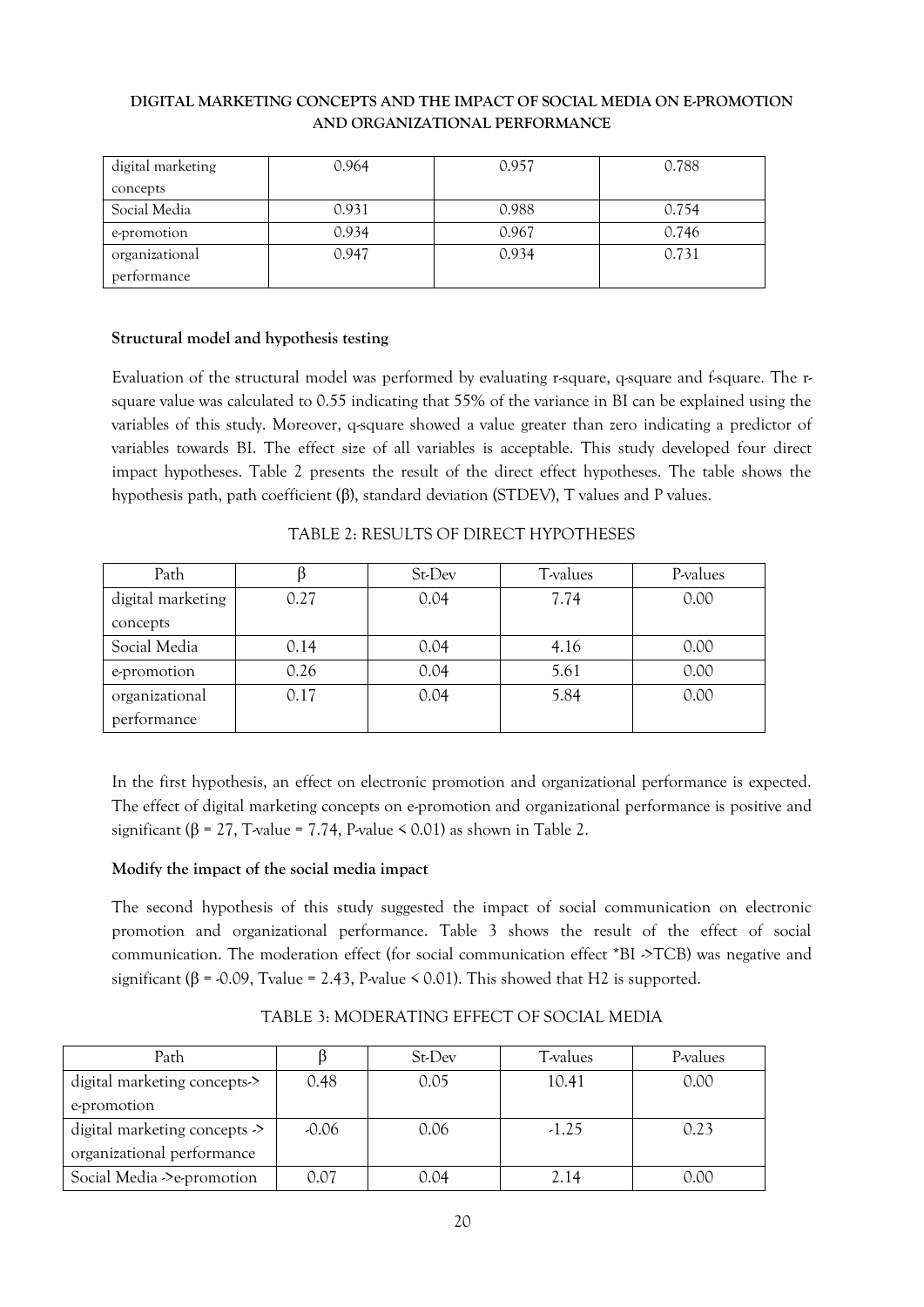| Social Media -              | $-0.09$ | $\sim$<br>v.v | ر د که | $\sim$<br>U.UZ |
|-----------------------------|---------|---------------|--------|----------------|
| >organizational performance |         |               |        |                |

Table 3 shows that interaction occurred and this indicates the effect of social communication. This means that a positive social media influence will increase the positive impact of online promotion and organizational performance.

# **Discussion**

The study found that there is a statistically significant effect of the concepts of digital marketing on digital promotion. The study (Sathya, 2015) supported this theory as it found that digital marketing is the electronic communication method used by marketers to endorse goods and services towards the market. And digital marketing may achieve something more if consumer desires are considered a top priority, i.e. the better the e-promotion, the more widespread the e-marketing of the product.

There is also a statistically significant impact of digital marketing concepts on organizational performance, and this is confirmed by (Alzaqebah et al., 2018a; Alaaraj et al., 2018; Malkawi et al., 2019; Alzaqebah et al., 2020). In this regards, Kanyurhiand & Akonkwa (2016) through his study there is a positive and meaningful relationship between internal marketing and perceived organizational performance.

The study confirmed the existence of a statistically significant effect of social media on digital promotion. The results presented in the research of (Raji et al. 2019) also show that there are positive and significant relationships between advertising content on social media, and social media sales promotion content.

Finally, the study found that there is a statistically significant effect of social media on organizational performance, and this theory has been supported by a study (Parveen et al., 2015;Al-Zaqeba & AL-Rashdan, 2020; Alaaraj, 2018a; Alzaqebah et al., 2020). It was found that organizations are now building and maintaining public pages for social media to improve the visibility of their social networks, and enhance Paying attention to its institutions, building relationships with the online audience. The results also show that social media has a greater impact on the performance of organizations in terms of enhancing customer relationships and customer service activities, improving access to information and reducing cost in terms of marketing and customer service.

# **Conclusion**

Digital marketing is one of the strategies companies use to market and promote products. Digital marketing contributes to the marketing mix by connecting with customers and creating new business opportunities, especially with the spread and impact of social media. Digital marketing creates prospects for companies to connect with and engage their target customers in a more efficient and effective manner. However, the prospects for this tool have remained untapped. The purpose of this research was to determine the extent to which digital marketing adopts digital marketing concepts and the impact of social media on electronic promotion and organizational performance. The results show that digital marketing has an amazing impact on all elements of companies' performance. It is seen that digital marketing has significantly improved revenue, market share and increased profitability.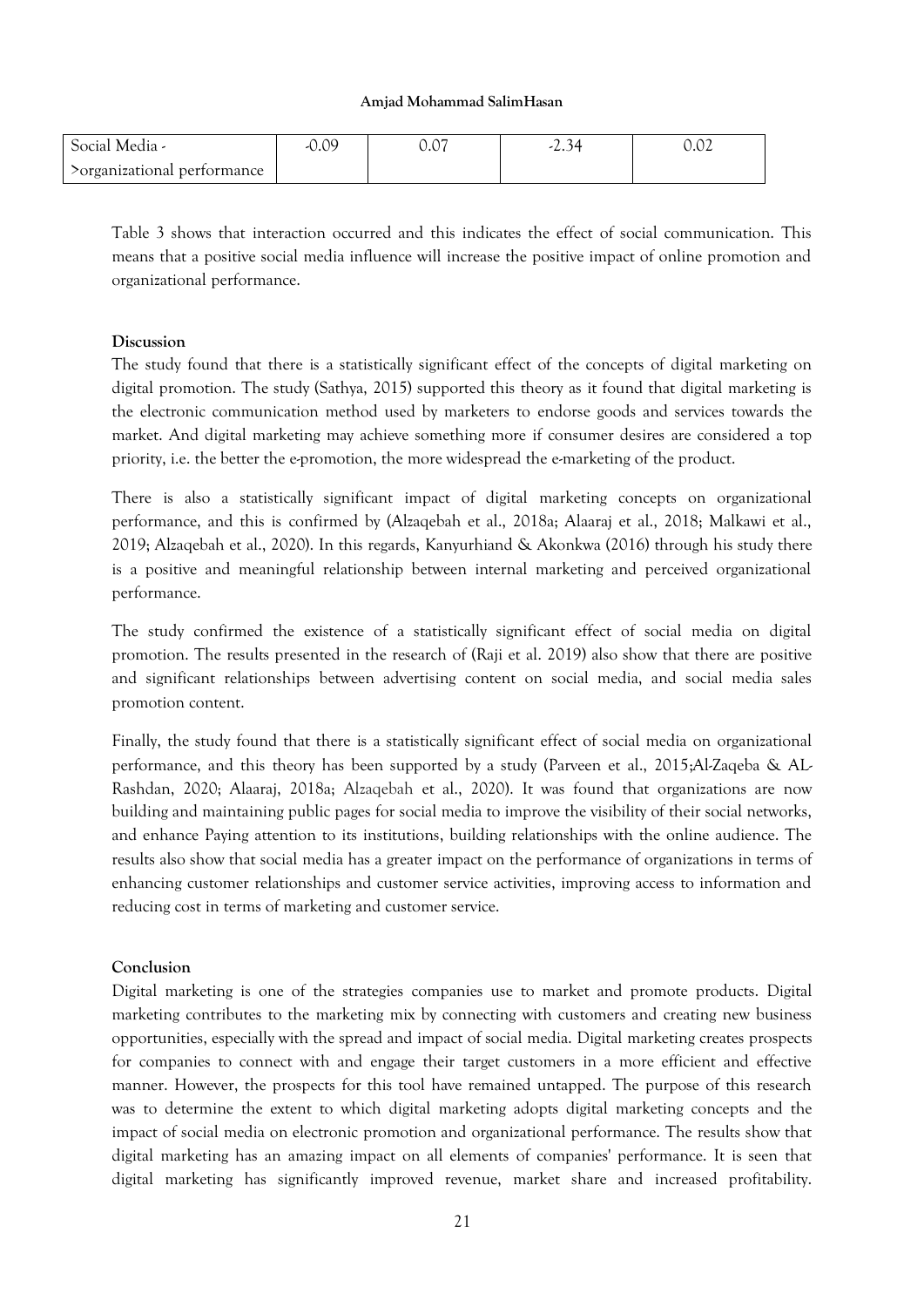Companies using digital marketing have shown better performance than the corresponding segments using traditional marketing strategies. Its main benefit stems from its exceptional ability to provide information in a personal and interactive manner without the constraints of time and place. Digital marketing is a true marketing communication strategy. Companies that have invested to harness the power of digital marketing and promotion are demanding better returns, more customers, and more sales. The results of the study concluded that there is a strong relationship between digital marketing and organizational performance of companies, especially with the use of social media, and therefore recommends the need for companies that did not use digital marketing to a large extent adopt digital marketing to be able to compete and enhance organizational performance. The study recommends further research into why certain countries are receptive to specific digital marketing strategies and what needs to be done to improve digital marketing at the company level.

#### **References**

- Abdel Fattah, Fadi Abdel Moneim. (2011). The role of electronic marketing in improving the mental image of health services: a case study from the point of view of the clients of the Jordanian French Insurance Company. Middle East University. College of Business.
- Zuqaibeh, A., & Al-Zaqeba, M. (2021). Patients Attendance Jordanian Royal Medical Services Dental during COVID-19. *surfaces*, *12*, 13.
- Abdul Amir Al-Faisal, Studies in Electronic Media, 1st Edition, Dar Al Kateb University, United Arab Emirates, 2014, p. 279.
- Alaaraj, S. (2018a). Knowledge Management Capability, Trust, and Performance of Manufacturing Companies in Emerging Economies. In Proceedings of 177 th The IIER International Conference (pp. 1–9). Istanbul.
- Alaaraj, S. (2018b). Knowledge Management Capability , Trust , and Performance of Manufacturing Companies in Emerging Economies. International Journal of Management and Applied Science, 4(8), 45–53.
- Alaaraj, S., Mohamed, Z. A., & Ahmad Bustamam, U. S. (2018). External Growth Strategies and Organizational Performance in Emerging Markets: The Mediating Role of Inter-Organizational Trust. Review of International Business and Strategy, 28(2), 206–222. https://doi.org/10.1108/RIBS-09-2017-0079
- Alaarj, S., Abidin-Mohamed, Z., & Bustamam, U. S. A. (2016a). The Mediating Role of Inter-Organizational Trust between External Growth Strategies and Organizational Performance of Malaysian Companies. Advances in Global Business Research, 13(1), 26.
- Alaarj, S., Abidin-Mohamed, Z., & Bustamam, U. S. B. A. (2016b). Mediating Role of Trust on the Effects of Knowledge Management Capabilities on Organizational Performance. Procedia - Social and Behavioral Sciences, 235, 729–738. https://doi.org/10.1016/j.sbspro.2016.11.074
- Alaarj, S., Mohamed, Z. A., & Bustamam, U. S. A. (2016). Knowledge Management Capabilities, Environment Uncertainties; Their Influence on Organizational Performance. In The 2nd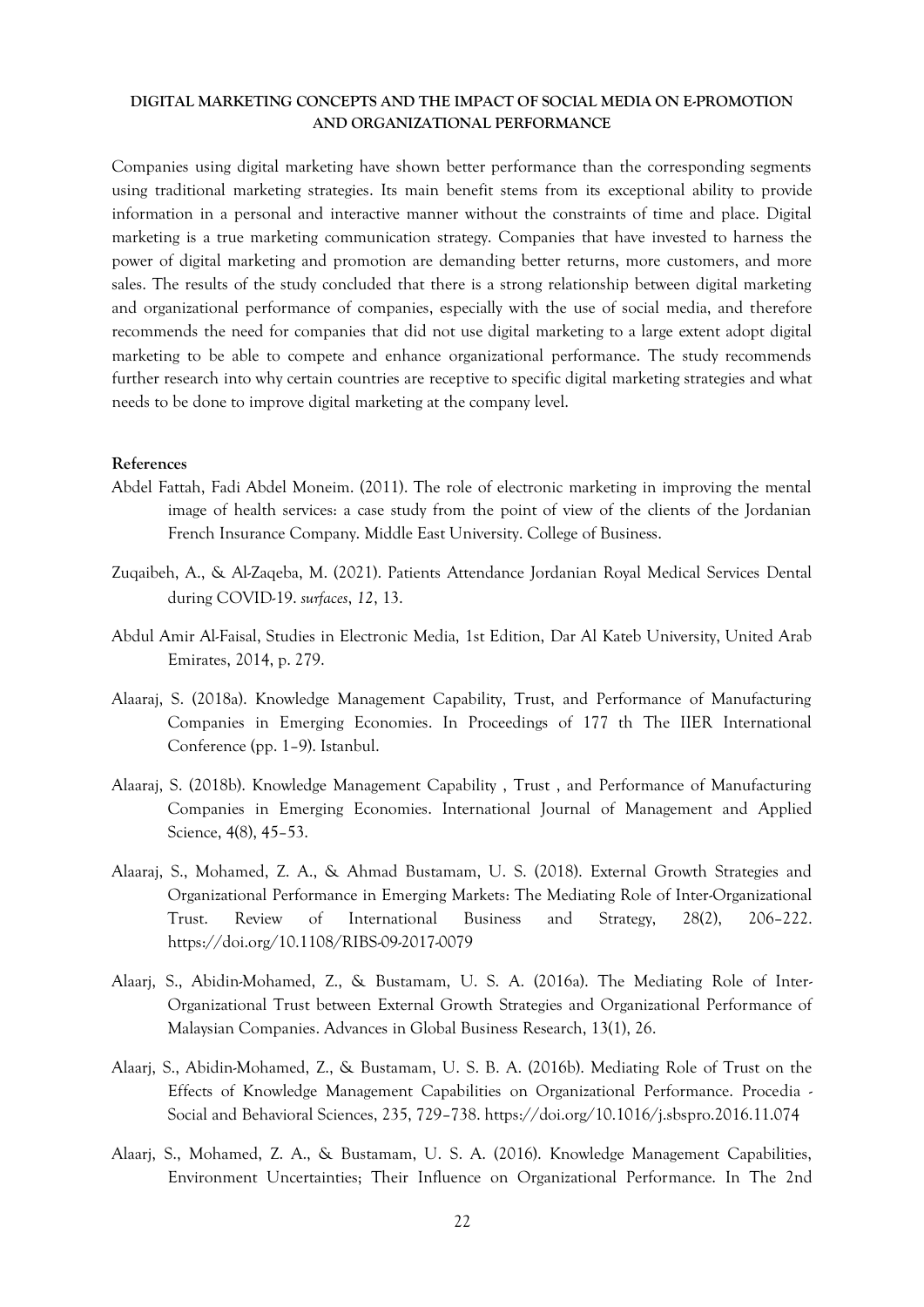International Conference on Islamic Perspective of Accounting, Finance, Economics and Management (IPAFEM).

- Al-Zaqeba, M. A. A. (2019). *Tax compliance behavior among high income individual taxpayers in Jordan: The moderating effect of trust and religiosity* (Doctoral dissertation, Universiti Sains Islam Malaysia).
- Al-Zaqeba, M. A. A., Hamid, S. A., dan Muhammad, I. (2018a). Tax Compliance Of Individual Taxpayers: A Systematic Literature Review. Proceedings of The IIER International Conference, 22nd-23rd April 2018. Istanbul, Turkey. Hal. 42 - 52
- Al-Zaqeba, M. A. L. I. A., & AL-Rashdan, M, T. 2020. Extension of The TPB In Tax Compliance Behavior: The Role of Moral Intensity and Customs Tax. International Journal Of Scientific & Technology Research. ISSN 2277-8616. VOLUME 9, ISSUE 04.
- Al-Zaqeba, M. A. L. I. A., & AL-Rashdan, M, T. 2020a. The Effect of Attitude, Subjective Norms, Perceived Behavioral Control on Tax Compliance in Jordan: The Moderating Effect of Costums Tax. *International Journal Of Scientific & Technology Research. ISSN 2277-8616*. VOLUME 9, ISSUE 04.
- Al-Zaqeba, M. A. L. I. A., Hamid, S. A., & Muhammad, I. (2018). Tax compliance of individual taxpayers: a systematic literature review. *Proceedings of The IIER International Conference, (April), 42–52*. Retrieved from [http://www.worldresearchlibrary.org/up\\_proc/pdf/1515-](http://www.worldresearchlibrary.org/up_proc/pdf/1515-152827669742-52.pdf) [152827669742-52.pdf](http://www.worldresearchlibrary.org/up_proc/pdf/1515-152827669742-52.pdf)
- Alzaqebah, M., & Abdullah, S. (2015). Hybrid bee colony optimization for examination timetabling problems. *Computers & Operations Research*, *54*, 142-154.
- Alzaqebah, M., Alrefai, N., Ahmed, E. A., Jawarneh, S., & Alsmadi, M. K. (2020). Neighborhood search methods with Moth Optimization algorithm as a wrapper method for feature selection problems. *International Journal of Electrical and Computer Engineering*, *10*(4), 3672.
- Alzaqebah, M., Jawarneh, S., Mohammad, R. M. A., Alsmadi, M. K., ALmarashdeh, I., Ahmed, E. A., ... & Alghamdi, F. A. (2020). Hybrid Feature Selection Method based on Particle Swarm Optimization and Adaptive local Search Method. *International Journal of Electrical and Computer Engineering (IJECE)*, *9*(4).
- Alzaqebah, M., Jawarneh, S., Sarim, H. M., & Abdullah, S. (2018). Bees algorithm for vehicle routing problems with time windows. *International Journal of Machine Learning and Computing*, *8*(3), 234- 240.
- AsmaMakhlouf. (2019). The role of social networking sites in marketing handicrafts for women staying at home. Muhammad Khudair University of Biskra. Faculty of Humanities and Social Sciences.
- Banerjee, S., & Dash, S. K. (2011). Factors influencing scope and acceptability of E-detailing as a pharmaceutical marketing communication tool in emerging economies like India: Views of the company personnel. International Journal of Pharmaceutical and Healthcare Marketing.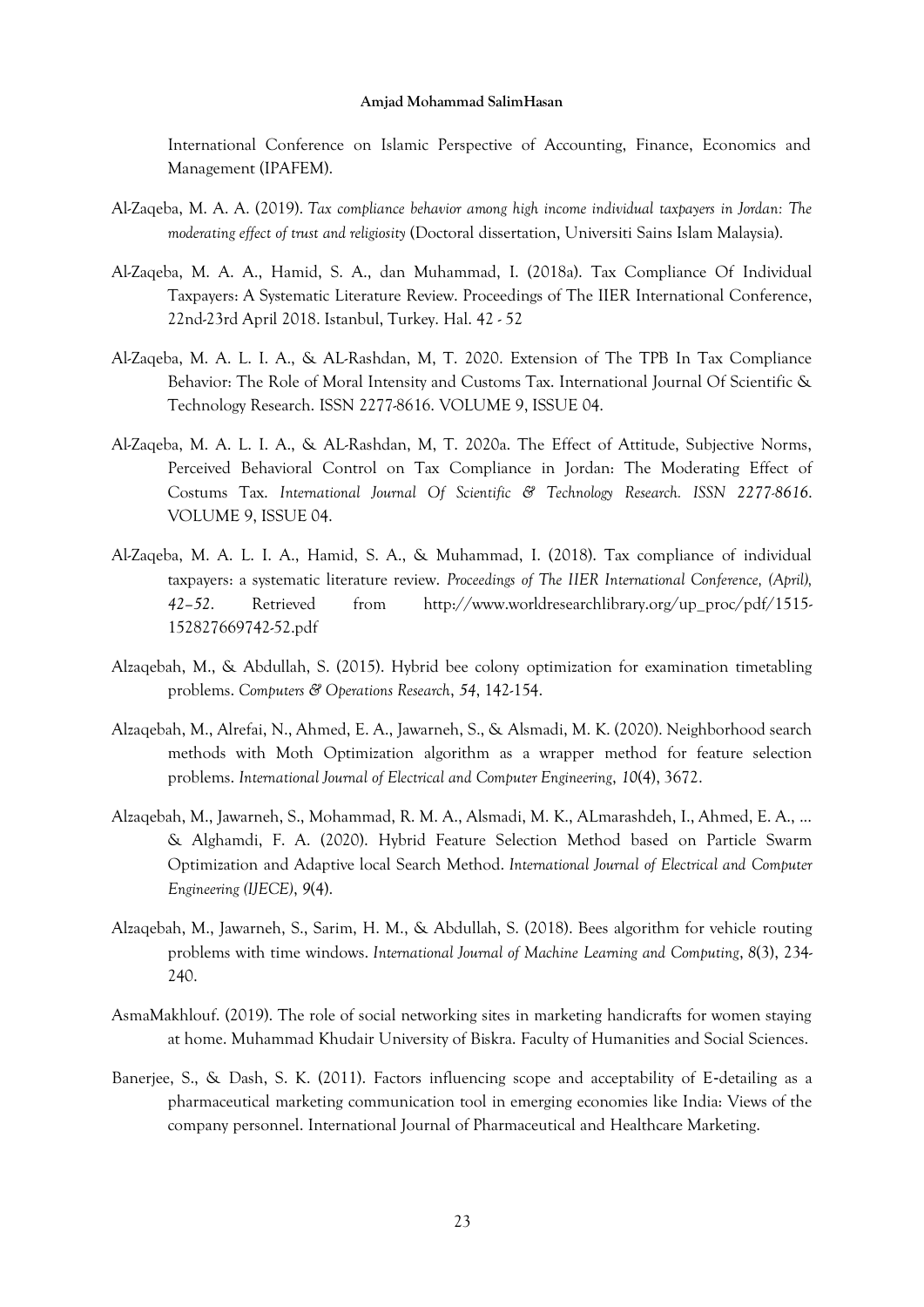- Ben Khadra, Mardawi, & Kamal. (2018). The role of electronic promotion in developing customer loyalty.
- Cochrane, K. (2018). To Regain Consumers' Trust, Marketers Need Transparent Data Practices. Harvard Business Rev.
- Ellis-Chadwick, F., & Doherty, N. F. (2012). Web advertising: The role of e-mail marketing. *Journal of Business Research*, *65*(6), 843-848.
- He, W., Zha, S., & Li, L. (2013). Social media competitive analysis and text mining: A case study in the pizza industry. International journal of information management, 33(3), 464-472.
- Jacobson, J., Gruzd, A., & Hernández-García, Á. (2020). Social media marketing: Who is watching the watchers?. *Journal of Retailing and Consumer Services*, *53*, 101774.
- Jan, A., & Khan, M. F. (2014). Social Media Is Nothing but a Public Relation Tool. The International Journal Of Business & Management, 2(12), 272.
- Kanyurhi, E. B., &Akonkwa, D. B. M. (2016). Internal marketing, employee job satisfaction, and perceived organizational performance in microfinance institutions. *International Journal of Bank Marketing*.
- Kaplan, A. M., &Haenlein, M. (2010). Users of the world, unite! The challenges and opportunities of Social Media. Business horizons, 53(1), 59-68.
- Kaur, R., & Singh, G. (2017). Internet Marketing: The New Era of Innovation in E-Commerce. International Journal of Scientific Research in Computer Science, Engineering and Information Technology, 2(1), 253-258.
- Khan, M. F., & Jan, A. (2015). Social media and social media marketing: A Literature Review. IOSR Journal of Business and Management, 17(11), 12-15.
- Lin, H. C., Bruning, P. F., &Swarna, H. (2018). Using online opinion leaders to promote the hedonic and utilitarian value of products and services. *Business horizons*, *61*(3), 431-442.
- Loriguillo-López, A., Palao-Errando, J. A., &Marzal-Felici, J. (2020). Making sense of complex narration in Perfect Blue. *Animation*, *15*(1), 77-92.
- Malkawi, R., Alzaqebah, M., Al-Yousef, A., &Abul-Huda, B. (2019). The impact of the digital storytelling rubrics on the social media engagements. *International Journal of Computer Applications in Technology*, *59*(3), 269-275.
- Mohamed Ahmed. (2018). The difference between marketing and promotion. Kick career site
- Muhammad Falaq. (2017). The Role of Social Networks in Contemporary Marketing, "An Analytical Perspective," a published study. Academy for Social and Human Studies. Department of Economic and Legal Sciences. Issue 18